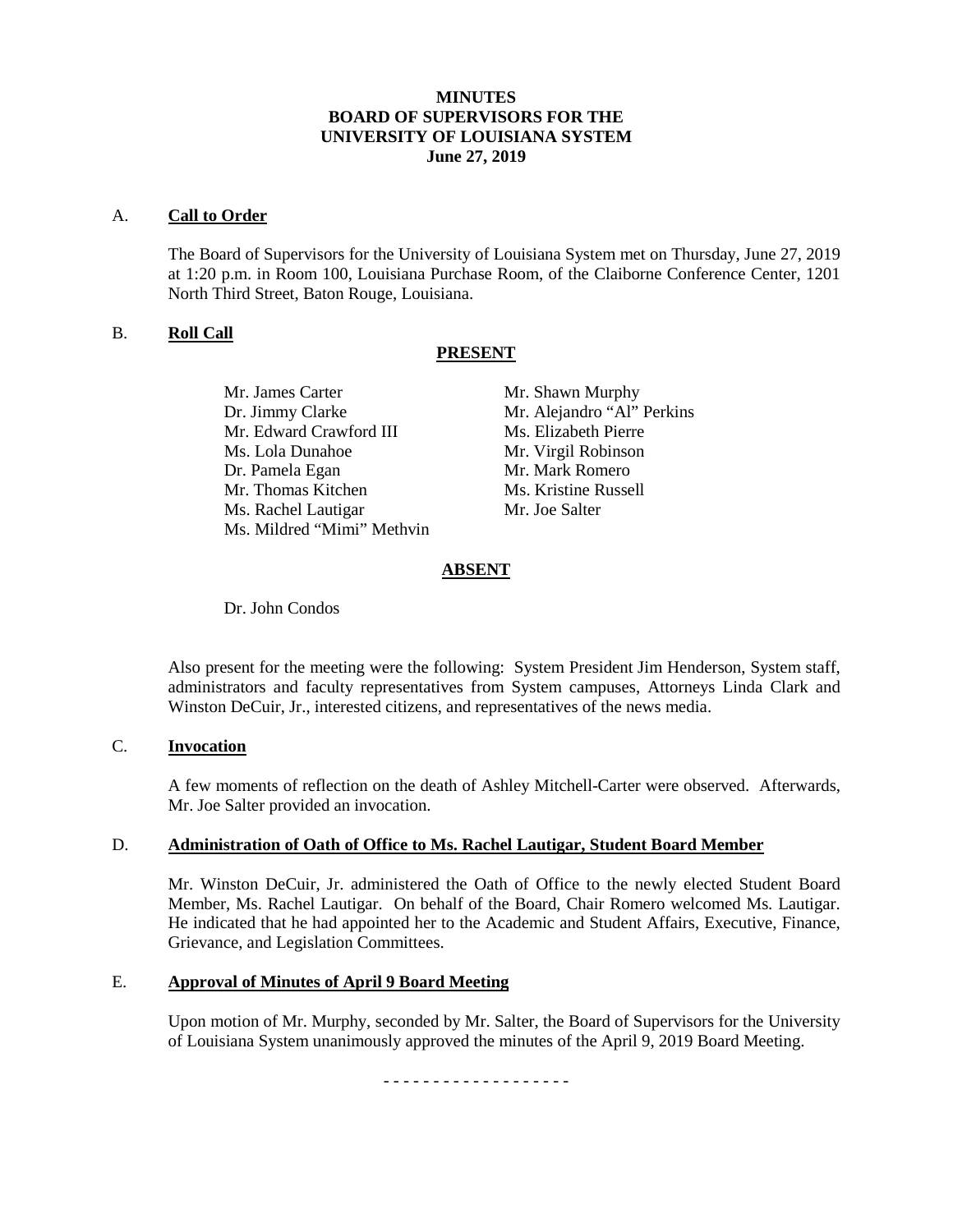*Upon motion of Ms. Pierre, seconded by Mr. Crawford, the Board unanimously voted to suspend the rules and dispense with Committee deliberations to allow the Board to consider all items on the agenda.*

### F. **Report of the Grievance Committee**

Dr. Egan reported that the Grievance Committee had met at 11:30 a.m. to consider the grievance of Dr. Stephen Rushing, Faculty, Southeastern Louisiana University.

Dr. Egan indicated that she had received a public comment card from Dr. Rushing, and he was given three minutes to speak before the Board.

Board Member Carter asked Mr. Winston DeCuir, Jr. whether all procedures had been followed at the campus in regards to Dr. Rushing's grievance concerning his termination. Mr. DeCuir answered that all procedures had been followed.

Upon motion of Dr. Egan, seconded by Mr. Murphy, the Board unanimously voted that the termination appeal filed by Dr. Stephen Rushing be denied.

# G. **Academic and Student Affairs Committee**

Committee Chair Lola Dunahoe asked Dr. Jeannine Kahn, System Provost and Vice President for Academic Affairs, to present all the items for the Board's consideration.

After the summary by Dr. Kahn, upon motion of Ms. Dunahoe, seconded by Dr. Clarke, the Board unanimously voted to approve the following items:

G.1. Grambling State University's request for approval to award an Honorary Doctorate of Humane Letters to Mr. Alejandro Perkins.

*NOW, THEREFORE, BE IT RESOLVED, that the Board of Supervisors for the University of Louisiana System hereby approves Grambling State University's request for approval to award an Honorary Doctorate of Humane Letters to Mr. Alejandro Perkins.*

G.2. Northwestern State University's request for approval to offer Undergraduate Certificates in Business Analytics, Strategic Communication, and Leadership Studies.

*NOW, THEREFORE, BE IT RESOLVED, that the Board of Supervisors for the University of Louisiana System hereby approves Northwestern State University's request for approval to offer Undergraduate Certificates in Business Analytics, Strategic Communication, and Leadership Studies.*

G.3. Northwestern State University's request for approval to offer a Post-Masters Certificate in Adult-Gerontological Acute Care Nurse Practitioner.

*NOW, THEREFORE, BE IT RESOLVED, that the Board of Supervisors for the University of Louisiana System hereby approves Northwestern State University's request for approval to offer a Post-Masters Certificate in Adult-Gerontological Acute Care Nurse Practitioner.*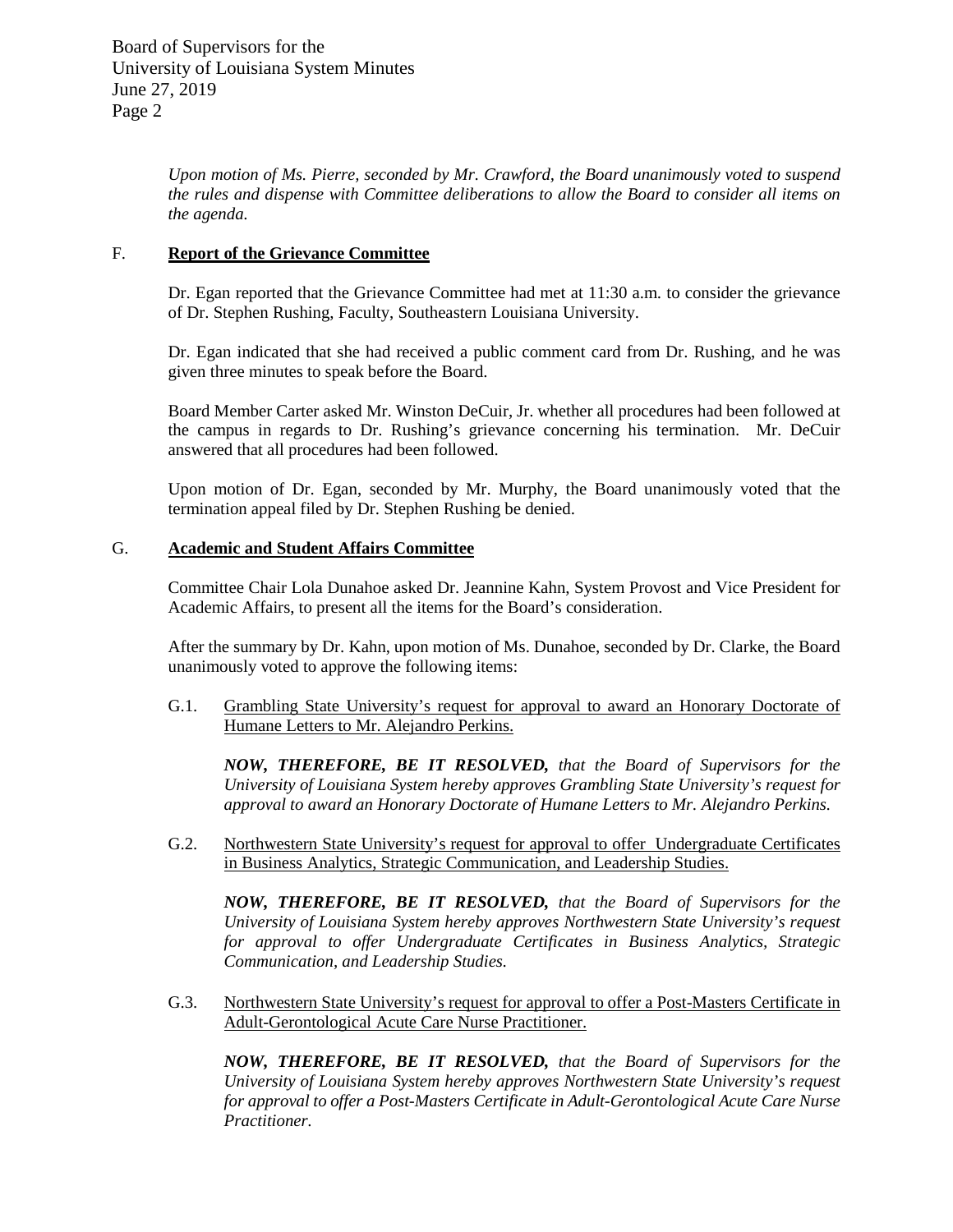> G.4. Southeastern Louisiana University's request for approval of a Letter of Intent for a Master of Science in Computer Networking and Administration.

*NOW, THEREFORE, BE IT RESOLVED, that the Board of Supervisors for the University of Louisiana System hereby approves Southeastern Louisiana University's request for approval of a Letter of Intent for a Master of Science in Computer Networking and Administration.*

G.5. University of Louisiana at Lafayette's request for approval of the University's *2015-2020 Strategic Plan.*

*NOW, THEREFORE, BE IT RESOLVED, that the Board of Supervisors for the University of Louisiana System hereby approves University of Louisiana at Lafayette's request for approval of the University's 2015-2020 Strategic Plan.*

G.6. University of Louisiana at Monroe's request for approval to terminate the Post Baccalaureate Certificate in Unmanned Aircraft Systems Management.

*NOW, THEREFORE, BE IT RESOLVED, that the Board of Supervisors for the University of Louisiana System hereby approves University of Louisiana at Monroe's request for approval to terminate the Post Baccalaureate Certificate in Unmanned Aircraft Systems Management.*

G.7. University of Louisiana at Monroe's request for approval to offer Undergraduate Certificates in Computer Programming and Unmanned Aircraft Systems Management.

*NOW, THEREFORE, BE IT RESOLVED, that the Board of Supervisors for the University of Louisiana System hereby approves University of Louisiana at Monroe's request for approval to offer Undergraduate Certificates in Computer Programming and Unmanned Aircraft Systems Management.*

### H. **Athletic Committee**

Committee Chair Murphy asked Mr. Bruce Janet, System Director of Internal and External Audits, to present the items to the Board.

Upon motion of Ms. Dunahoe, seconded by Mr. Salter, the Board unanimously voted to approve the following items (H.1.-H.14.):

H.1. Louisiana Tech University's request for approval of a contract with Mr. Erick Konkol, Head Men's Basketball Coach, between Louisiana Tech University and Louisiana Tech University Foundation, effective April 1, 2019.

*NOW, THEREFORE, BE IT RESOLVED, that the Board of Supervisors for the University of Louisiana System hereby approves Louisiana Tech University's request for approval of a contract with Mr. Eric Konkol, Head Men's Basketball Coach, between Louisiana Tech University and Louisiana Tech University Foundation, effective April 1, 2019.*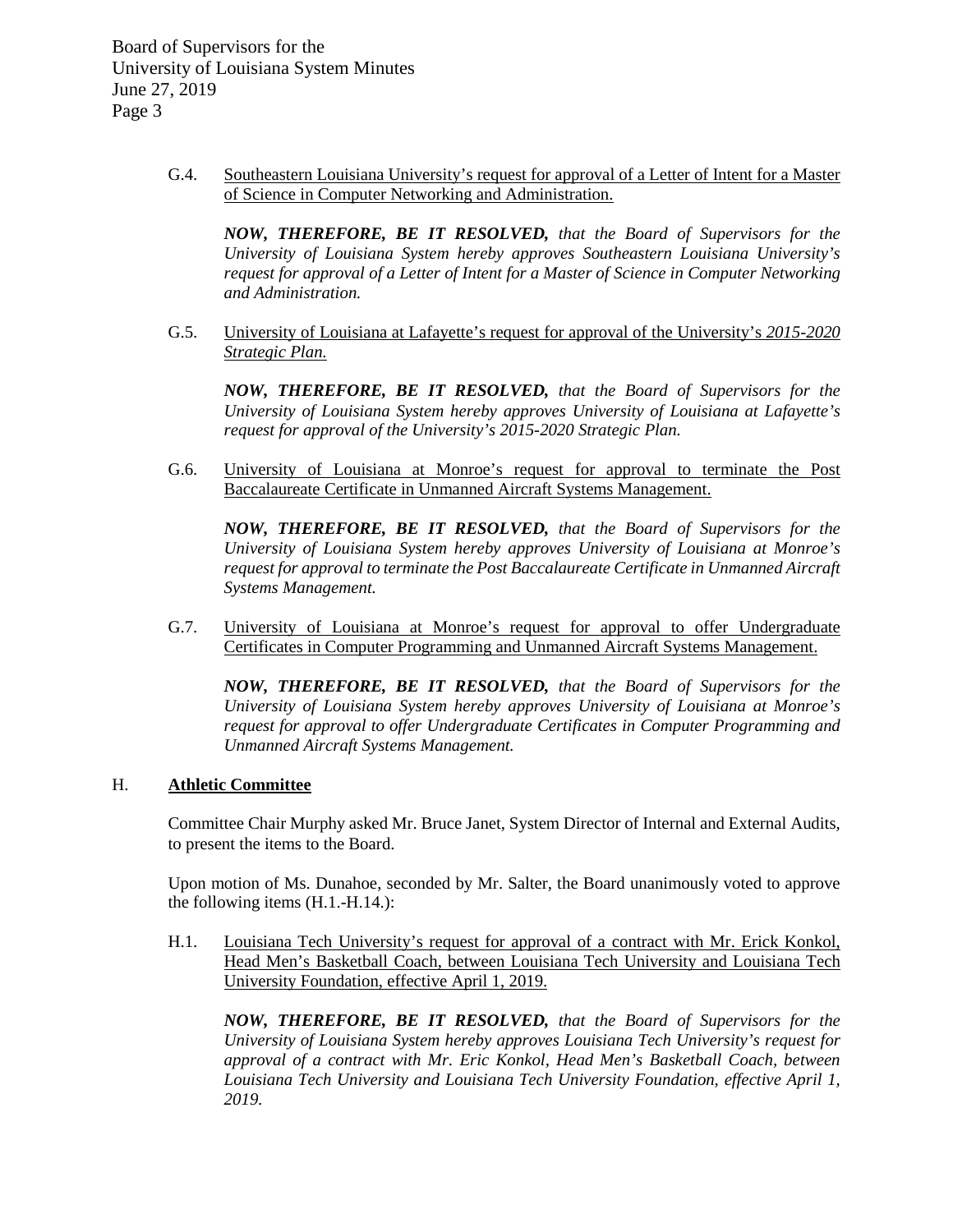> H.2. McNeese State University's request for approval of a contract with Ms. Giorgia Pozzan, Head Women's Tennis Coach, effective July 1, 2019.

*NOW, THEREFORE, BE IT RESOLVED, that the Board of Supervisors for the University of Louisiana System hereby approves McNeese State University's request for approval of a contract with Ms. Giorgia Pozzan, Head Women's Tennis Coach, effective July 1, 2019.*

H.3. McNeese State University's request for approval of a contract with Mr. Michael E. Fluty, Head Women's Golf Coach, effective July 1, 2019.

*NOW, THEREFORE, BE IT RESOLVED, that the Board of Supervisors for the University of Louisiana System hereby approves McNeese State University's request for approval of a contract with Mr. Michael E. Fluty, Head Women's Golf Coach, effective July 1, 2019.*

H.4. McNeese State University's request for approval of a contract with Mr. Brendon James Gilroy, Head Men/Women's Track Coach, effective July 1, 2019.

*NOW, THEREFORE, BE IT RESOLVED, that the Board of Supervisors for the University of Louisiana System hereby approves McNeese State University's request for approval of a contract with Mr. Brendon James Gilroy, Head Men/Women's Track Coach, effective July 1, 2019.*

H.5. McNeese State University's request for approval of a contract with Mr. Derek Plucienski, Head Men's Golf Coach, effective July 1, 2019.

*NOW, THEREFORE, BE IT RESOLVED, that the Board of Supervisors for the University of Louisiana System hereby approves McNeese State University's request for approval of a contract with Mr. Derek Plucienski, Head Men's Golf Coach, effective July 1, 2019.*

H.6. Nicholls State University's request for approval of supplemental compensation to certain Athletic Department employees.

*NOW, THEREFORE, BE IT RESOLVED, that the Board of Supervisors for the University of Louisiana System hereby approves Nicholls State University's request for approval of supplemental compensation to certain Athletic Department employees.*

H.7. Northwestern State University's request for approval of a contract with Mr. Mike Heimerman, Head Men's and Women's Track and Field Coach, effective July 1, 2019.

*NOW, THEREFORE, BE IT RESOLVED, that the Board of Supervisors for the University of Louisiana System hereby approves Northwestern State University's request for approval of a contract with Mr. Mike Heimerman, Head Men's and Women's Track and Field Coach, effective July 1, 2019.*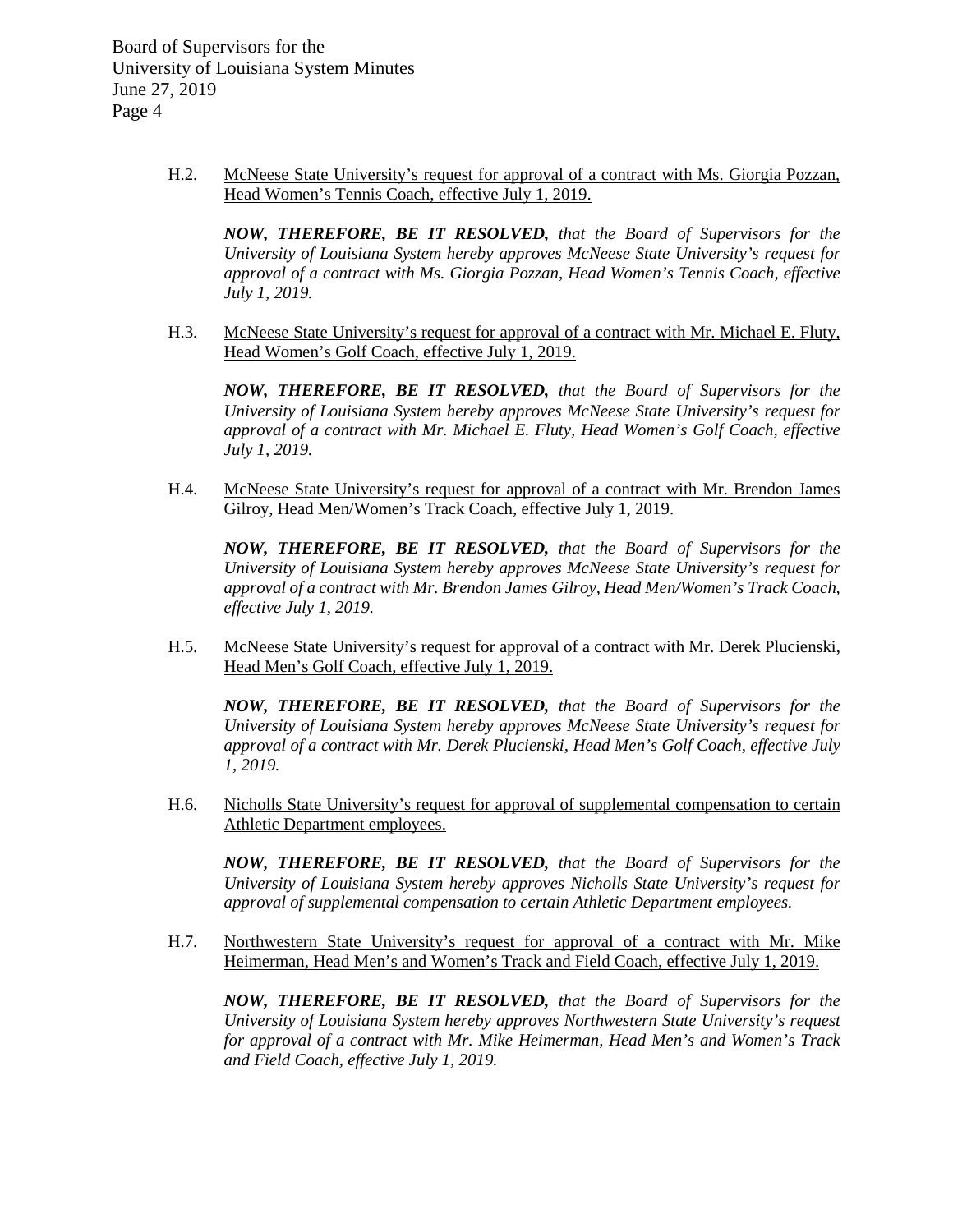> H.8. Northwestern State University's request for approval of a revised academic financial award policy.

*NOW, THEREFORE, BE IT RESOLVED, that the Board of Supervisors for the University of Louisiana System hereby approves Northwestern State University's request for approval of a revised financial award policy.*

H.9. Southeastern Louisiana University's request for approval of a contract with Mr. Jason Hayes, Head Women's Tennis Coach, effective June 1, 2019.

*NOW, THEREFORE, BE IT RESOLVED, that the Board of Supervisors for the University of Louisiana System hereby approves Southeastern Louisiana University's request for approval of a contract with Mr. Jason Hayes, Head Women's Tennis Coach, effective June 1, 2019.*

H.10. Southeastern Louisiana University's request for approval of a contract with Mr. William Jake Narro, Head Golf Coach, effective July 1, 2019.

*NOW, THEREFORE, BE IT RESOLVED, that the Board of Supervisors for the University of Louisiana System hereby approves Southeastern Louisiana University's request for approval of a contract with Mr. William Jake Narro, Head Golf Coach, effective July 1, 2019.*

H.11. University of Louisiana at Lafayette's request for approval of a contractual amendment with Mr. Lance Key, Soccer Coach, effective January 1, 2019.

*NOW, THEREFORE, BE IT RESOLVED, that the Board of Supervisors for the University of Louisiana System hereby approves University's request for approval of a contractual amendment with Mr. Lance Key, Soccer Coach, effective January 1, 2019.*

H.12. University of Louisiana at Monroe's request for approval of a contract with Mr. Richard Scott McDonald, Athletic Director, effective July 1, 2019.

*NOW, THEREFORE, BE IT RESOLVED, that the Board of Supervisors for the University of Louisiana System hereby approves University of Louisiana at Monroe's request for approval of a contract with Mr. Richard Scott McDonald, Athletic Director, effective July 1, 2019.*

H.13. University of New Orleans' request for approval of a contract with Mr. Mark Slessinger, Head Men's Basketball Coach, effective July 1, 2019.

*NOW, THEREFORE, BE IT RESOLVED, that the Board of Supervisors for the University of Louisiana System hereby approves University of New Orleans' request for approval of a contract with Mr. Mark Slessinger, Head Men's Basketball Coach, effective July 1, 2019.*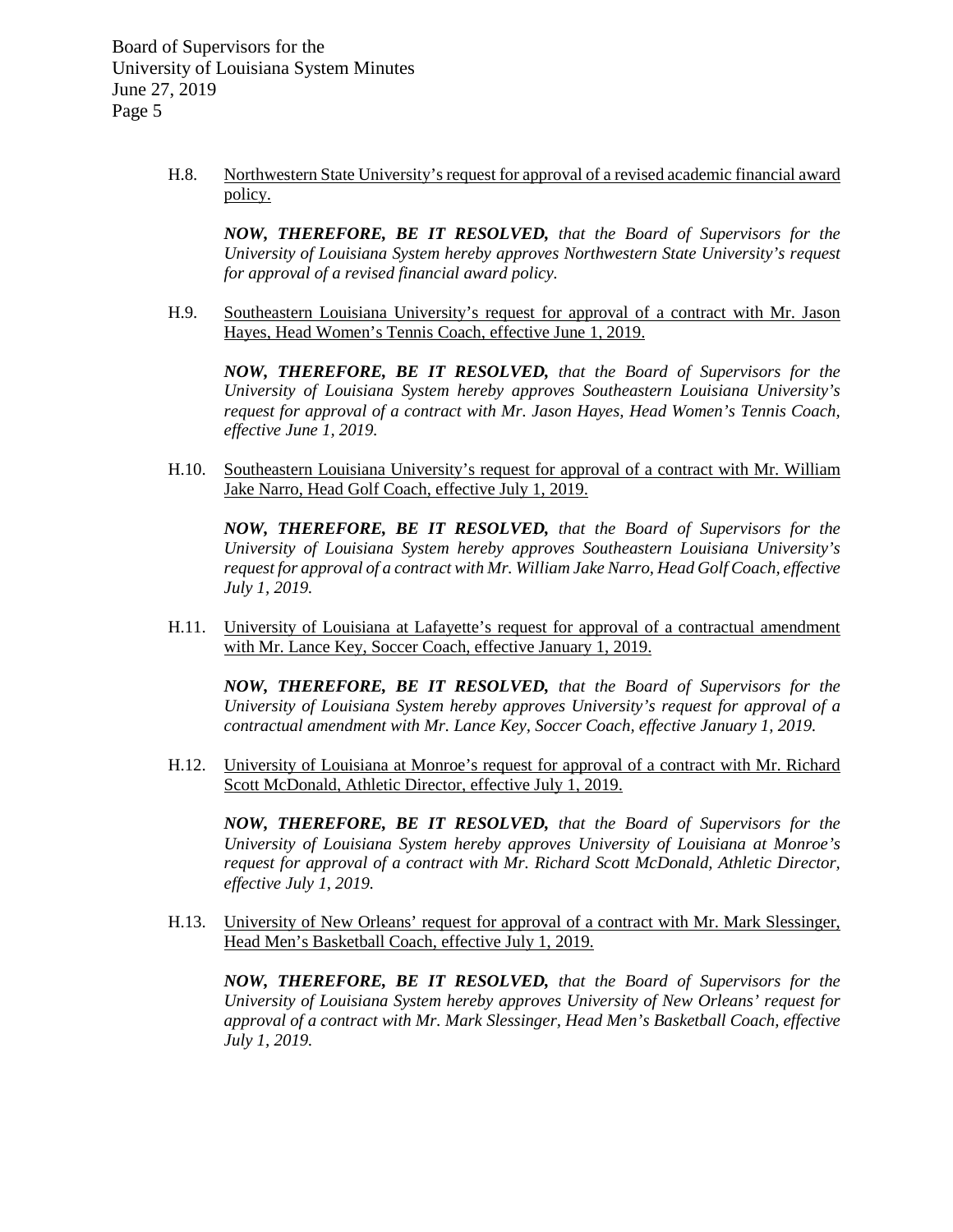> H.14. University of New Orleans' request for approval of a contract with Mr. Timothy Duncan, Director of Athletics, effective June 1, 2019.

*NOW, THEREFORE, BE IT RESOLVED, that the Board of Supervisors for the University of Louisiana System hereby approves University of New Orleans' request for approval of a contract with Mr. Timothy Duncan, Director of Athletics, effective June 1, 2019.*

- - - - - - - - - - - - - - - - - - -

Mr. Bruce Janet noted that included in the Board member folders was a copy of the National Collegiate Athletic Association's (NCAA) Academic Progress Rates (APR) for 2017-18. He said that, out of 154 University of Louisiana System's athletic teams, 152 exceeded the benchmarks set by the NCAA. The resulting consequences for the two teams scoring below the threshold were practice reduction and postseason ineligibility.

### I. **Facilities Planning Committee**

Before asking Mr. Janet to present the items, Committee Chairman Perkins requested a point of personal privilege. He thanked the Board members and staff for approving his honorary doctorate from Grambling State University and indicated that he was humbled.

Mr. Janet described the items listed on the agenda of the Facilities Planning Committee.

Upon motion of Mr. Crawford, seconded by Mr. Murphy, the Board unanimously voted to approve the following items:

I.1. Grambling State University's request for approval to designate the portion of Main Street that traverses campus between College Avenue on the north and Central Avenue on the south as a University Road pursuant to Act 217 of 2019.

*NOW, THEREFORE, BE IT RESOLVED, that the Board of Supervisors for the University of Louisiana System hereby approves Grambling State University's request for approval to designate the portion of Main Street that traverses campus between College Avenue on the north and Central Avenue on the south as a University Road pursuant to Act 217 of 2019.*

I.2. Grambling State University's request for approval to demolish Drew Hall Complex, Dunbar Hall, and A.C. Lewis Library.

*NOW, THEREFORE, BE IT RESOLVED, that the Board of Supervisors for the University of Louisiana System hereby approves Grambling State University's request for approval to demolish Drew Hall Complex, Dunbar Hall, and A.C. Lewis Library.* 

*AND FURTHER, that ULS staff and legal counsel ensure that all documents conform to statutory and administrative requirements.*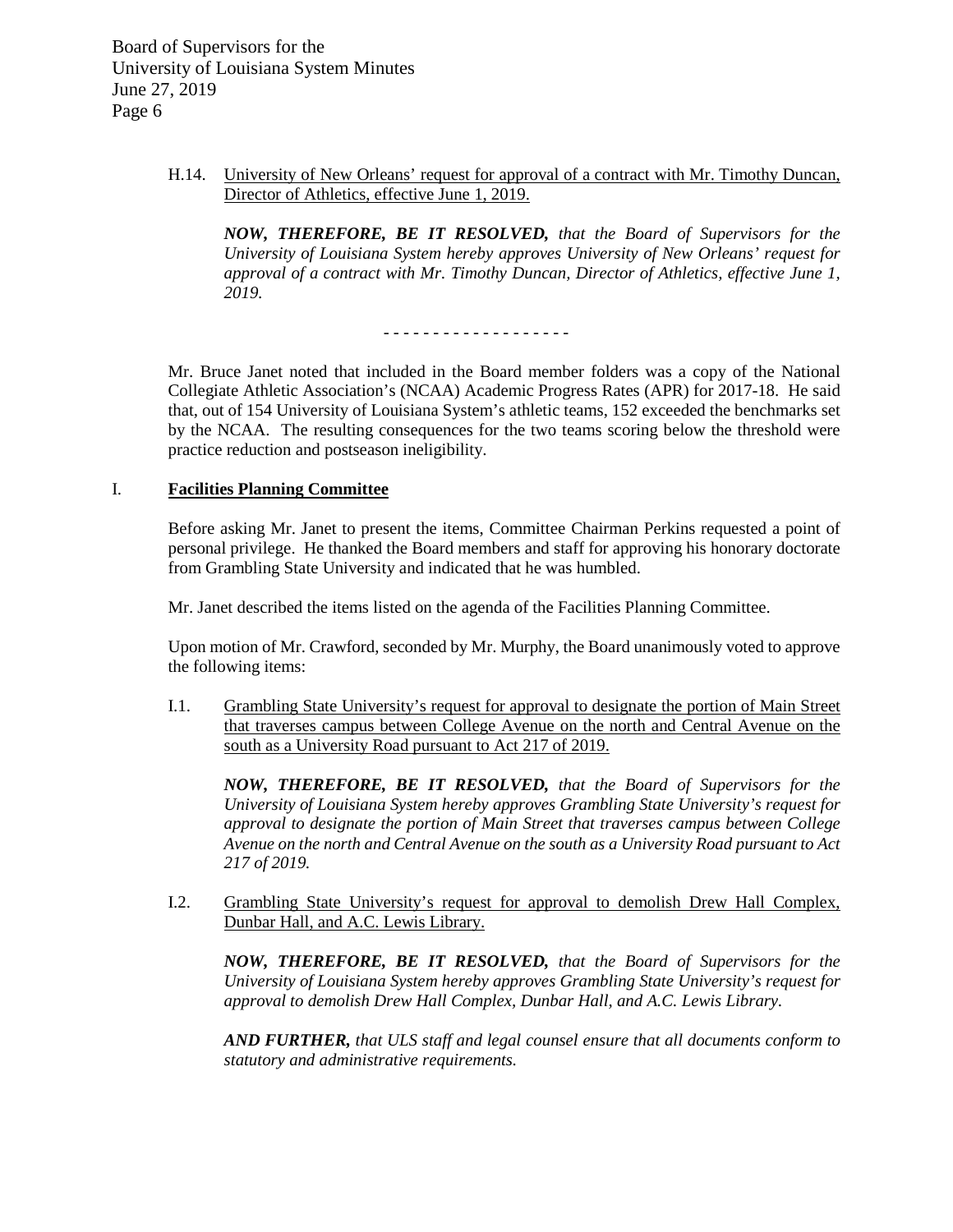> I.3. Louisiana Tech University's request for approval of the Board of Supervisors for the University of Louisiana System for the execution of supplemental leases between the Board, on behalf of the University, and Innovative Student Facilities Inc., a private  $501(c)(3)$  non-profit corporation, in connection with the lease and lease-back of a portion of the University's campus to finance cost of acquiring immovable property and financing the development, design, construction, renovation, demolition and equipping of additional student housing and parking facilities.

*NOW, THEREFORE, BE IT RESOLVED, that the Board of Supervisors for the University of Louisiana System hereby approves Louisiana Tech University's request for approval of the form and authorization to execute supplemental Ground Lease Agreements and supplemental Facilities Leases, each between the Board, acting on behalf of the University, and Innovative Facilities, Inc. in connection with the issuance of the Bonds described herein to finance the Project.* 

*BE IT FURTHER RESOLVED, that Louisiana Tech University shall obtain final review from University of Louisiana System staff and legal counsel to the Board, and shall secure all other appropriate approvals from agencies/parties of processes, documents, and administrative requirements prior to execution of documents.*

*BE IT FURTHER RESOLVED, that the President of Louisiana Tech University, and his or her designee, are hereby authorized and directed to execute the leases described herein and any and all documents necessary in connection with the issuance of the bonds described herein.* 

*AND FURTHER, that Louisiana Tech University will provide the University of Louisiana System office with copies of all final executed documents for the Board's files.* 

I.4. Louisiana Tech University's request for approval to demolish Baseball, Soccer and Softball Facilities.

*NOW, THEREFORE, BE IT RESOLVED, that the Board of Supervisors for the University of Louisiana System hereby approves Louisiana Tech University's request to demolish the Baseball, Soccer and Softball Facilities as deemed necessary.*

*AND FURTHER, that ULS staff and legal counsel ensure that all documents conform to statutory and administrative requirements.*

I.5. Nicholls State University's request for approval to enter into a Ground Lease with the Nicholls State University Foundation and approval to demolish the Grounds Building on the campus of Nicholls State University.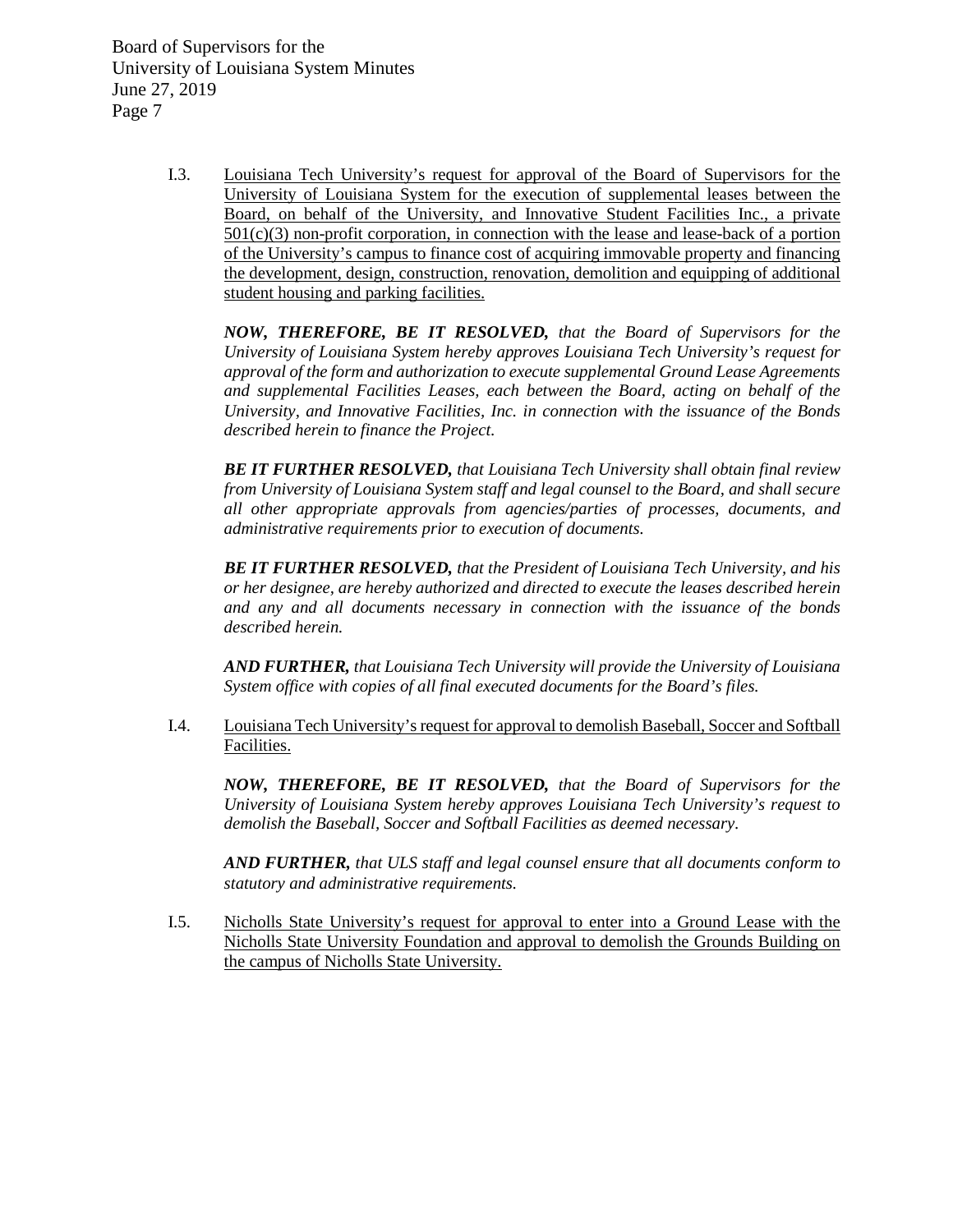> *NOW, THEREFORE, BE IT RESOLVED, that the Board of Supervisors for the University of Louisiana System hereby approves Nicholls State University's request for approval to enter into a Ground Lease with the Nicholls State University Foundation and approval to demolish the Grounds Building on the campus of Nicholls State University.*

> *BE IT FURTHER RESOLVED, that Nicholls State University shall obtain final review from UL System staff, legal counsel and shall secure all other appropriate approvals from agencies/parties of processes, documents, and administrative requirements.*

> *BE IT FURTHER RESOLVED, that the President of Nicholls State University and his or her designee is hereby designated and authorized to execute all documents necessary to execute the Lease Agreement and Donation; and all documents necessary to execute the act of donation.*

> *AND FURTHER, that the University will provide the System office with copies of all final executed documents for Board files.*

I.6. Nicholls State University's request for approval to demolish the Ponderosa Dormitory on the campus of Nicholls State University.

*NOW, THEREFORE, BE IT RESOLVED, that the Board of Supervisors for the University of Louisiana System hereby approves Nicholls State University's request to demolish the Ponderosa Dormitory on the campus of Nicholls State University.*

*AND FURTHER, that ULS staff and legal counsel ensure that all documents conform to statutory and administrative requirements.*

I.7. Nicholls State University's request for approval to demolish the Glass Greenhouse on the campus of Nicholls State University.

*NOW, THEREFORE, BE IT RESOLVED, that the Board of Supervisors for the University of Louisiana System hereby approves Nicholls State University's request to demolish the Glass Greenhouse facility on the campus of Nicholls State University.*

*AND FURTHER, that ULS staff and legal counsel ensure that all documents conform to statutory and administrative requirements.* 

I.8. Northwestern State University's request for approval to enter into and execute a Ground Lease Agreement with the City of Natchitoches.

*NOW, THERFORE, BE IT RESOLVED, that the Board of Supervisors for the University of Louisiana System hereby approves Northwestern State University's request for approval to enter into and execute a Ground Lease Agreement with the City of Natchitoches.*

*BE IT FURTHER RESOLVED, that Northwestern State University shall obtain final review from UL System staff and legal counsel to the Board and shall secure all other appropriate approvals from agencies/parties of processes, documents, and administrative requirements prior to execution of documents.*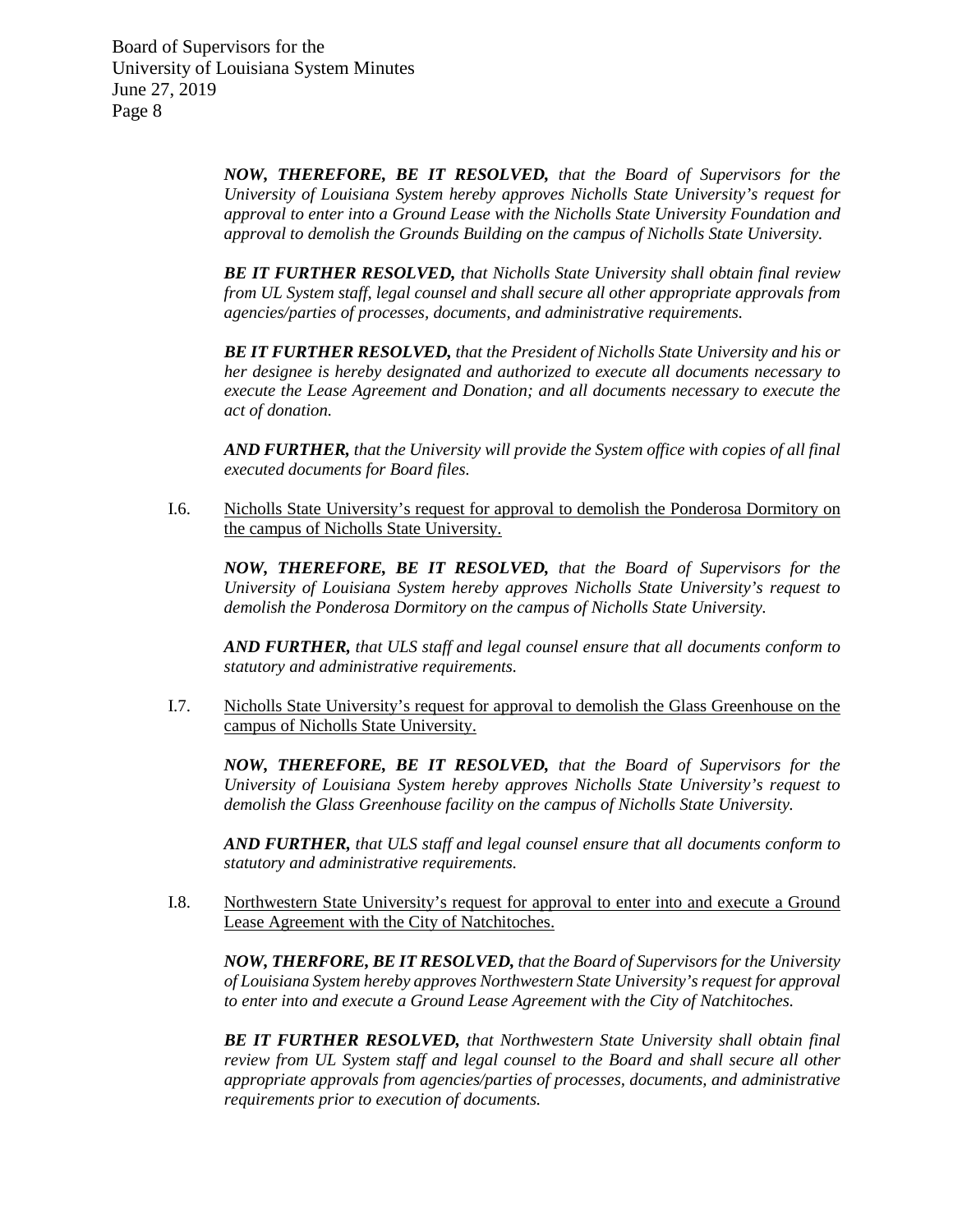> *BE IT FURTHER RESOLVED, that the President of Northwestern State University and his or her designee are hereby authorized and directed to execute all documents described herein and any and all documents necessary in connection with the lease agreement described herein.*

> *AND FURTHER, that Northwestern State University will provide the System office with copies of all final executed documents for Board files.*

I.9. Northwestern State University's request for approval to enter into a Ground Lease Agreement with the Demons Unlimited Foundation Inc. for the site of the Jack Fisher Tennis Complex for the primary purpose of making facility improvements.

*NOW, THEREFORE, BE IT RESOLVED, that the Board of Supervisors for the University of Louisiana System hereby approves Northwestern State University's request for approval to enter into a Ground Lease Agreement with the Demons Unlimited Foundation Inc. for the site of the Jack Fisher Tennis Complex for the primary purpose of making facility improvements.*

*BE IT FURTHER RESOLVED, that Northwestern State University shall obtain final review from UL System staff and legal counsel to the Board, and shall secure all other appropriate approvals from agencies/parties of processes, documents, and administrative requirements prior to execution of documents.*

*BE IT FURTHER RESOLVED, that the President of Northwestern State University and his or her designee are hereby designated and directed to execute the Ground Lease Agreement and Act of Donation described herein.*

*AND FURTHER, that Northwestern State University will provide the System office with copies of all final executed documents for Board files.*

I.10. Northwestern State University's request for approval to name Turpin Stadium Pressbox Fifth Level the "Doug Ireland Media Level of Turpin Stadium."

*NOW, THEREFORE, BE IT RESOLVED, that the Board of Supervisors for the University of Louisiana System hereby approves Northwestern State University's request for approval to name Turpin Stadium Pressbox Fifth Level the "Doug Ireland Media Level of Turpin Stadium."*

I.11. Northwestern State University's request for approval to demolish William Dodd Hall.

*NOW, THEREFORE, BE IT RESOLVED, that the Board of Supervisors for the University of Louisiana System hereby approves Northwestern State University's request for approval to demolish William Doll Hall.* 

*AND FURTHER, that ULS staff and legal counsel ensure that all documents conform to statutory and administrative requirements.*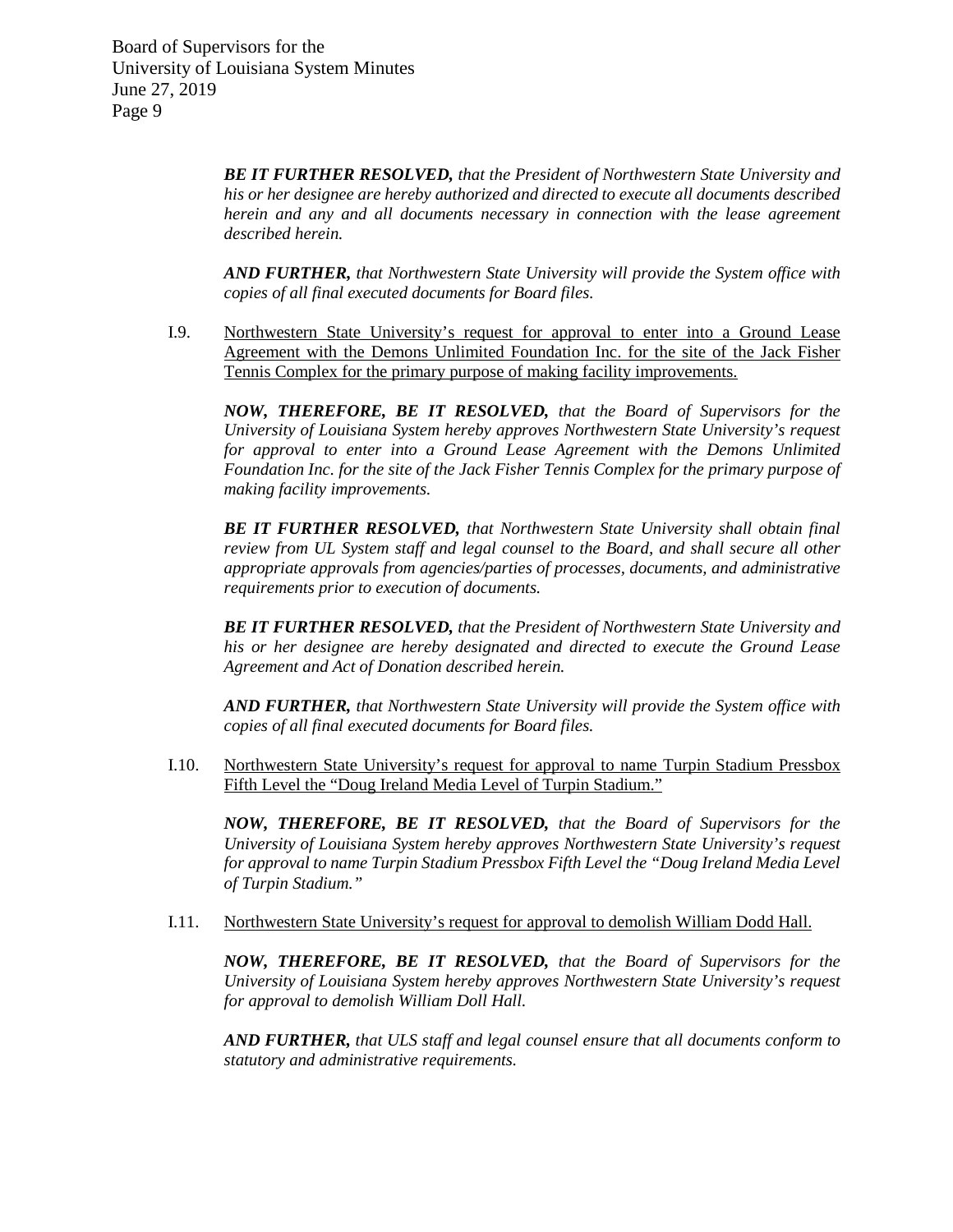I.12. Southeastern Louisiana University's request for approval to demolish Range Hall.

*NOW, THEREFORE, BE IT RESOLVED, that the Board of Supervisors for the University of Louisiana System hereby approves Southeastern Louisiana University's request for approval to demolish Range Hall.*

*AND FURTHER, that ULS staff and legal counsel ensure that all documents conform to statutory and administrative requirements.*

I.13. University of Louisiana at Lafayette's request for approval to name the Dean of Students Office Suite in the Student Union the "Raymond S. Blanco Dean of Students Suite."

*NOW, THEREFORE, BE IT RESOLVED, that the Board of Supervisors for the University of Louisiana System hereby approves University of Louisiana at Lafayette's request for approval to name the Dean of Students Office Suite in the Student Union the "Raymond S. Blanco Dean of Students Suite."*

I.14. University of Louisiana at Lafayette's request for approval to name Maxim Doucet Hall, Room 206 (Conference Room/Library) in honor of Dr. Henry Heatherly.

*NOW, THEREFORE, BE IT RESOLVED, that the Board of Supervisors for the University of Louisiana System hereby approves University of Louisiana at Lafayette's request for approval to name Maxim Doucet Hall, Room 206 (Conference Room/Library) in honor of Dr. Henry Heatherly.* 

I.15. University of Louisiana at Monroe's request for approval to enter into a Grounds and Facilities Lease Agreement with ULM Facilities, Inc., a  $501(c)(3)$  non-profit corporation, to construct a new entryway addition to the School of Construction Management Building pursuant to the authority vested in La. R.S. 17:3361 and to accept the improvements as a donation from ULM Facilities, Inc. in accordance with the law.

*NOW, THEREFORE, BE IT RESOLVED, that the Board of Supervisors for the University of Louisiana System hereby approves University of Louisiana at Monroe's request for approval to enter into a Grounds and Facilities Lease Agreement with ULM Facilities, Inc., a 501(c)(3) non-profit corporation, to construct a new entryway addition to the School of Construction Management Building pursuant to the authority vested in La. R.S. 17:3361 and to accept the improvements as a donation from the ULM Facilities, Inc. in accordance with the law.* 

*BE IT FURTHER RESOLVED, that University of Louisiana at Monroe shall obtain final review from UL System staff, legal counsel, and shall secure all other appropriate approvals from agencies/parties of processes, documents, and administrative requirements prior to execution of documents.* 

*BE IT FURTHER RESOLVED, that the Board of Supervisors for the University of Louisiana System hereby approves University of Louisiana at Monroe's request to accept the improvements from the ULM Facilities, Inc.*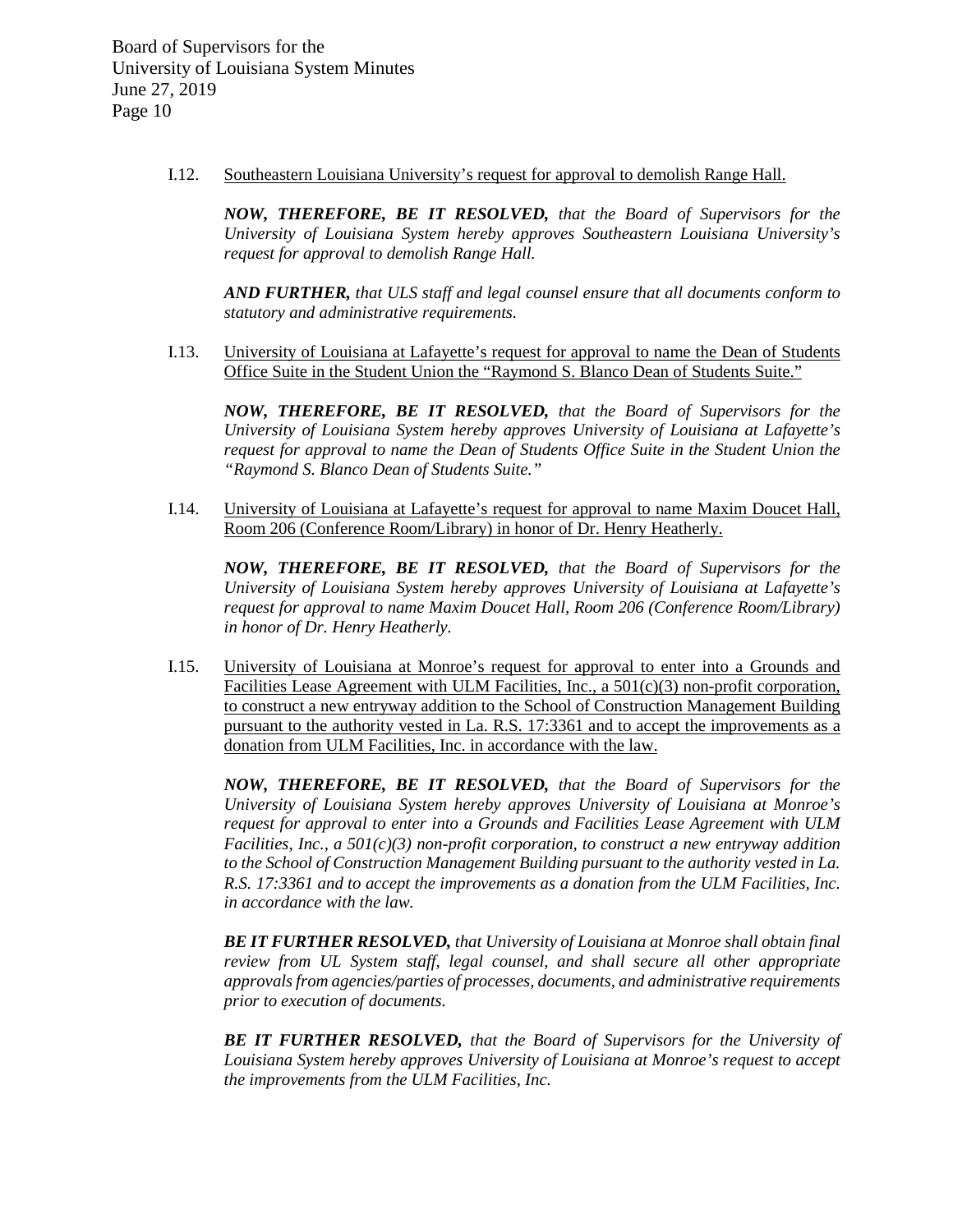> *BE IT FURTHER RESOLVED, that the President of University of Louisiana at Monroe and his or her designee is hereby designated and authorized to execute any and all documents associated with said lease and purchase by the University of Louisiana System on behalf of and for the use of University of Louisiana at Monroe.*

> *AND FURTHER, that University of Louisiana at Monroe will provide the System office with copies of all final executed documents for Board files.*

I.16. University of New Orleans' request for approval to demolish Bienville Hall.

*NOW, THEREFORE, BE IT RESOLVED, that the Board of Supervisors for the University of Louisiana System hereby approves the University of New Orleans' request for approval to demolish Bienville Hall.*

*AND FURTHER, that ULS staff and legal counsel ensure that all documents conform to statutory and administrative requirements.*

- - - - - - - - - - - - - - - - - - -

Mr. Bruce Janet updated the Board with capital outlay highlights from the Legislative session and updated them concerning flooding at Grambling State University and damage at Louisiana Tech University as the result of recent tornadoes. He indicated that he will continue to monitor the progress of repairs.

### J. **Finance Committee**

Committee Chair Kitchen asked staff to present the agenda requests. Dr. Edwin Litolff, Mr. Charles Wendt, and Mr. Bruce Janet introduced the items.

After GSU President Gallot and Mr. Martin Lemelle, Chief Operating Officer, elaborated on the following request, upon motion of Mr. Perkins, seconded by Ms. Russell, the Board unanimously voted to approve J.1.

J.1. Grambling State University's request for approval of a contract with Sodexo Magic, LLC effective July 1, 2019.

*NOW, THEREFORE, BE IT RESOLVED, that the Board of Supervisors for the University of Louisiana System hereby approves Grambling State University's request for approval of a contract with Sodexo Magic, LLC effective July 1, 2019.*

Upon motion of Mr. Salter, seconded by Mr. Murphy, the Board unanimously voted to approve the following item:

J.2. Louisiana Tech University's request for approval of a Cooperative Endeavor Agreement with Lincoln Outpatient Therapy Services, LLC.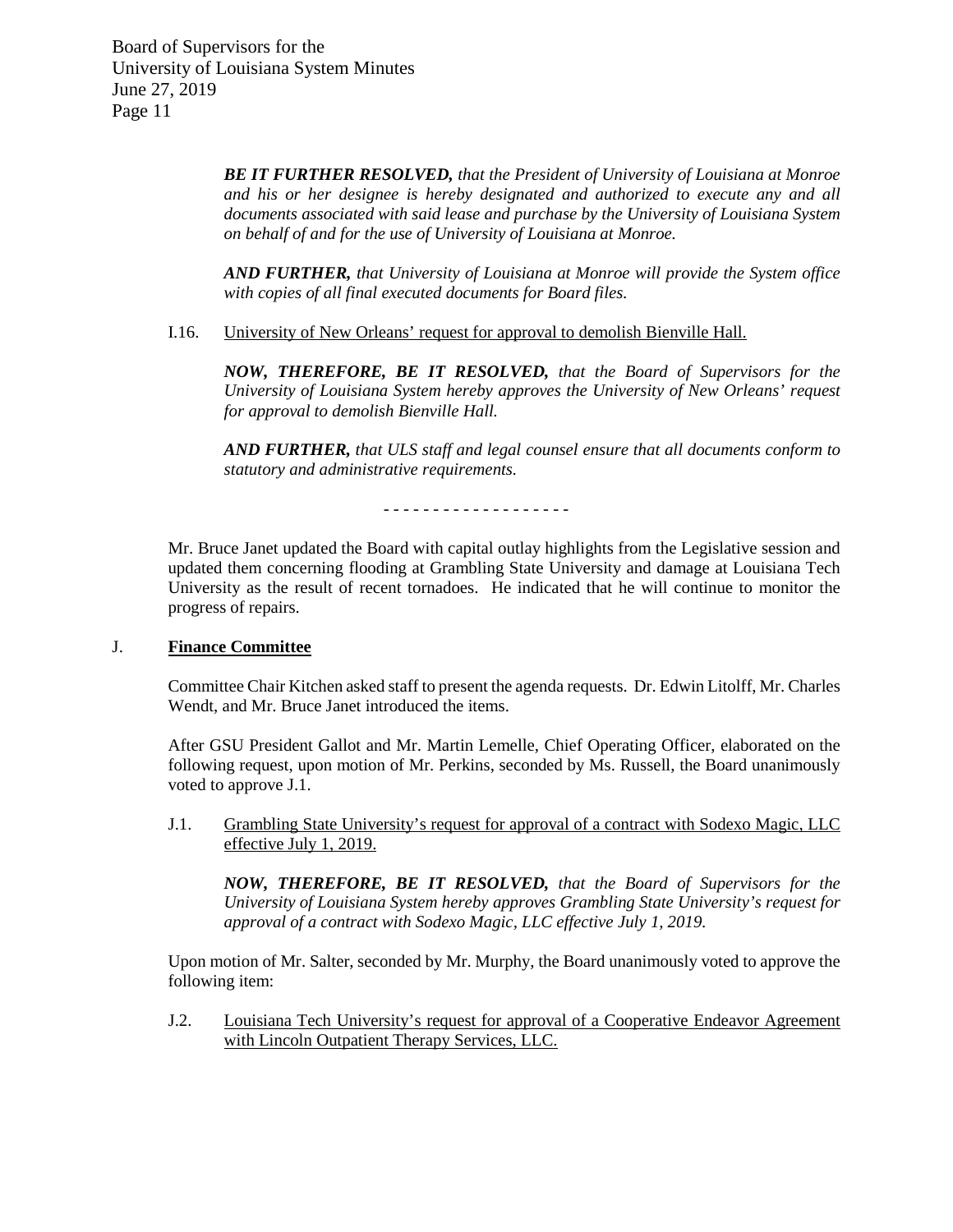*NOW, THEREFORE, BE IT RESOLVED, that the Board of Supervisors for the University of Louisiana System hereby approves Louisiana Tech University's request for approval of a Cooperative Endeavor Agreement with Lincoln Outpatient Therapy Services, LLC.*

Upon motion of Dr. Egan, seconded by Ms. Methvin, the Board unanimously voted to approve the following item:

J.3. McNeese State University's request for approval to assess certain course fees in the Performing Arts Department per Act 293 of the 2017 Regular Session.

*NOW, THEREFORE, BE IT RESOLVED, that the Board of Supervisors for the University of Louisiana System hereby approves McNeese State University's request for approval to assess certain course fees in the Performing Arts Department per Act 293 of the 2017 Regular Session.* 

McNeese State University President Daryl Burckel, Dr. Chris Thomas, and SGA Representative Gavin LaBiche discussed the rationale for the campus request below:

Upon motion of Mr. Salter, seconded by Ms. Pierre, the Board unanimously voted to approve the following item:

J.4. McNeese State University's request for approval to allow a student referendum for a selfassessed Student Union Fee.

*NOW, THEREFORE, BE IT RESOLVED, that the Board of Supervisors for the University of Louisiana System hereby approves McNeese State University's request for approval to allow a student referendum for a self-assessed Student Union Fee.* 

Northwestern State University President Chris Maggio, Dr. Greg Handel, and Ms. Jenn Kelly reported on the following campus request and, upon motion of Ms. Dunahoe, seconded by Dr. Clarke, the Board unanimously voted to approve the item:

J.5. Northwestern State University's request for approval of the NSU IncludEd Program.

*NOW, THEREFORE, BE IT RESOLVED, that the Board of Supervisors for the University of Louisiana System hereby approves Northwestern State University's request for approval of the NSU IncludEd Program.*

University of New Orleans President Nicklow and Vice President for Business Affairs Greg Lassen gave comments about the request from University of New Orleans.

Upon motion of Mr. Murphy, seconded by Ms. Russell, the following item was unanimously approved by the Board: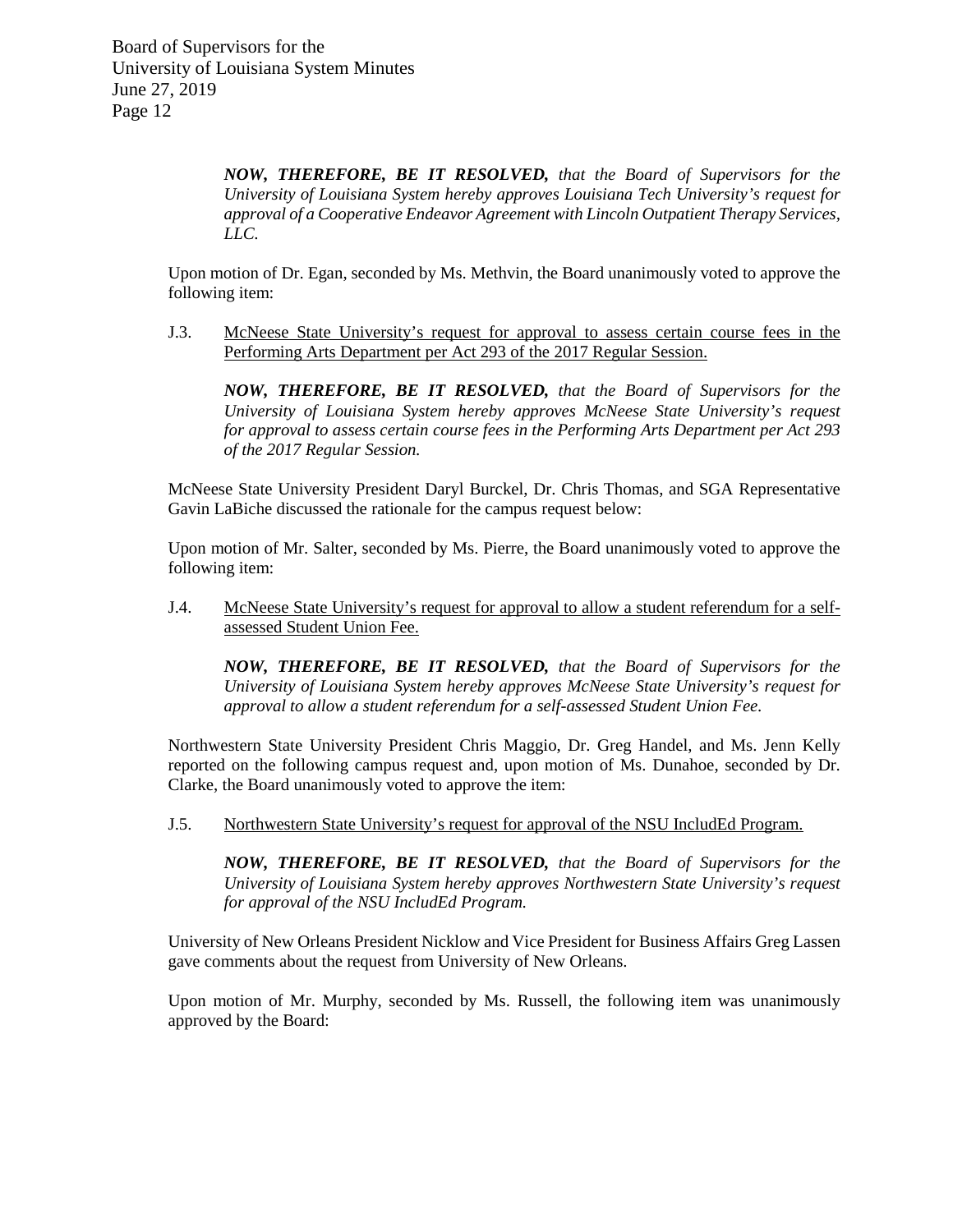J.6. University of New Orleans' request for approval to enter into a lease agreement with Compass Group USA by and through Chartwells Division for operation of retail and dining services.

*NOW, THEREFORE, BE IT RESOLVED, that the Board of Supervisors for the University of Louisiana System hereby approves University of New Orleans' request for approval to enter into a lease agreement with Compass Group USA by and through Chartwells Division for operation of retail and dining services.*

Upon motion of Ms. Dunahoe, seconded by Dr. Clarke, the Board unanimously voted to approve the following item:

J.7. University of New Orleans' request for approval of the UNO IncludEd Program.

*NOW, THEREFORE, BE IT RESOLVED, that the Board of Supervisors for the University of Louisiana System hereby approves University of New Orleans' request for approval of the UNO IncludEd Program.* 

Mr. Janet reported on the Item J.8 and, upon motion of Ms. Lautigar, seconded by Ms. Pierre, the following item was unanimously approved by the Board:

J.8. University of Louisiana System's request for approval of the Board Operations and System Universities' Fiscal Year 2019-20 Internal Audit Plans.

*NOW, THEREFORE, BE IT RESOLVED, that the Board of Supervisors for the University of Louisiana System hereby approves the Board Operations and System Universities' Fiscal Year 291-20 Internal Audit Plans.*

J.9. University of Louisiana System's report on internal and external audit activity for the period of April 5 to June 23, 2019, and annual assertions to the Board.

This is a report only, and no action by the Board is necessary.

J.10. University of Louisiana System's discussion of Fiscal Year 2018-19 second quarter financial reports and ongoing assurances.

This is a report only, and no action by the Board is necessary.

- - - - - - - - - - - - - - - - - - -

Mr. Jorge Chinchilla, System Project Manager, gave a brief update to the Board about the Workday initiative that is being implemented on three of the ULS campuses. This software program is being utilized to bridge finance, payroll, and human resources sectors. Mr. Chinchilla will continue to inform the Board of the progress of the initiative.

### K. **Personnel Committee**

Mr. Robinson, Committee Chair, asked Dr. Edwin Litolff, Vice President for Business and Finance, to present Items K.1.-K7.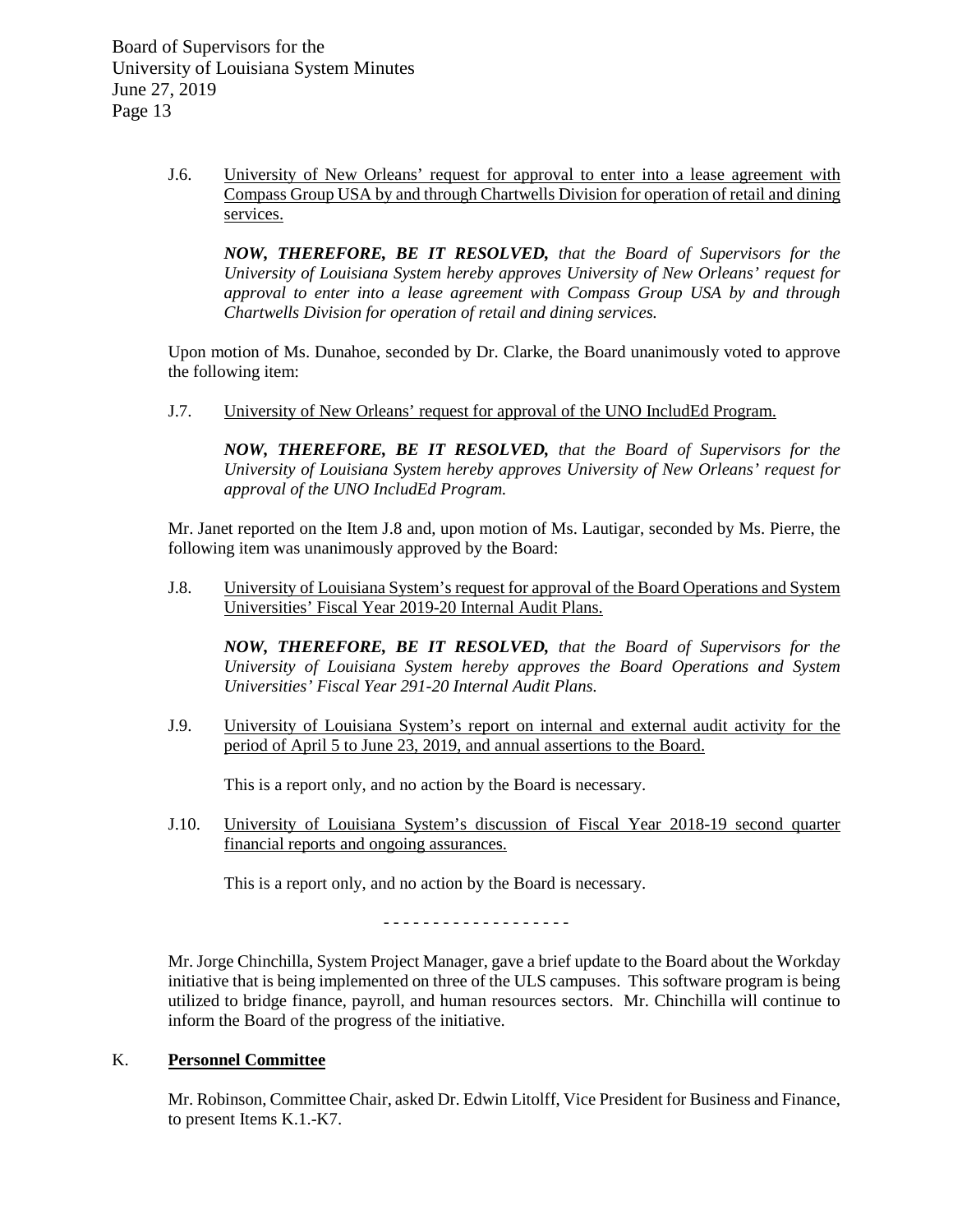Upon motion of Ms. Russell, seconded by Mr. Crawford, the Board unanimously voted to approve the following items:

K.1. McNeese State University's request for approval to appoint Dr. Frederick M. LeMieux as Dean of the College of Agricultural Sciences effective April 1, 2019.

*NOW, THEREFORE, BE IT RESOLVED, that the Board of Supervisors for the University of Louisiana System hereby approves McNeese State University's request for approval to appoint Dr. Frederick M. LeMieux as Dean of the College of Agricultural Sciences effective April 1, 2019.*

K.2. McNeese State University's request for approval to appoint Dr. Wade Anthony Rousse as Interim Dean of the College of Business effective July 1, 2019.

*NOW, THEREFORE, BE IT RESOLVED, that the Board of Supervisors for the University of Louisiana System hereby approves McNeese State University's request for approval to appoint Dr. Wade Anthony Rousse as Interim Dean of the College of Business effective July 1, 2019.*

K.3. Northwestern State University's request for approval to continue the appointment of Dr. Frances Conine as Interim Vice President for Student Experience effective July 1, 2019.

*NOW, THEREFORE, BE IT RESOLVED, that the Board of Supervisors for the University of Louisiana System hereby approves Northwestern State University's request to continue the appointment of Dr. Frances Conine as Interim Vice President for Student Experience effective July 1, 2019.*

K.4. Northwestern State University's request for approval to appoint Dr. Francene Lemoine as Interim Dean of the College of Arts and Sciences effective July 1, 2019.

*NOW, THEREFORE, BE IT RESOLVED, that the Board of Supervisors for the University of Louisiana System hereby approves Northwestern State University's request for approval to appoint Dr. Francene Lemoine as Interim Dean of the College of Arts and Sciences effective July 1, 2019.*

K.5. Northwestern State University's request for approval to appoint Dr. Greg Handel as Provost and Vice President for Academic Affairs effective July 1, 2019.

*NOW, THEREFORE, BE IT RESOLVED, that the Board of Supervisors for the University of Louisiana System hereby approves Northwestern State University's request for approval to appoint Dr. Greg Handel as Provost and Vice President for Academic Affairs effective July 1, 2019.*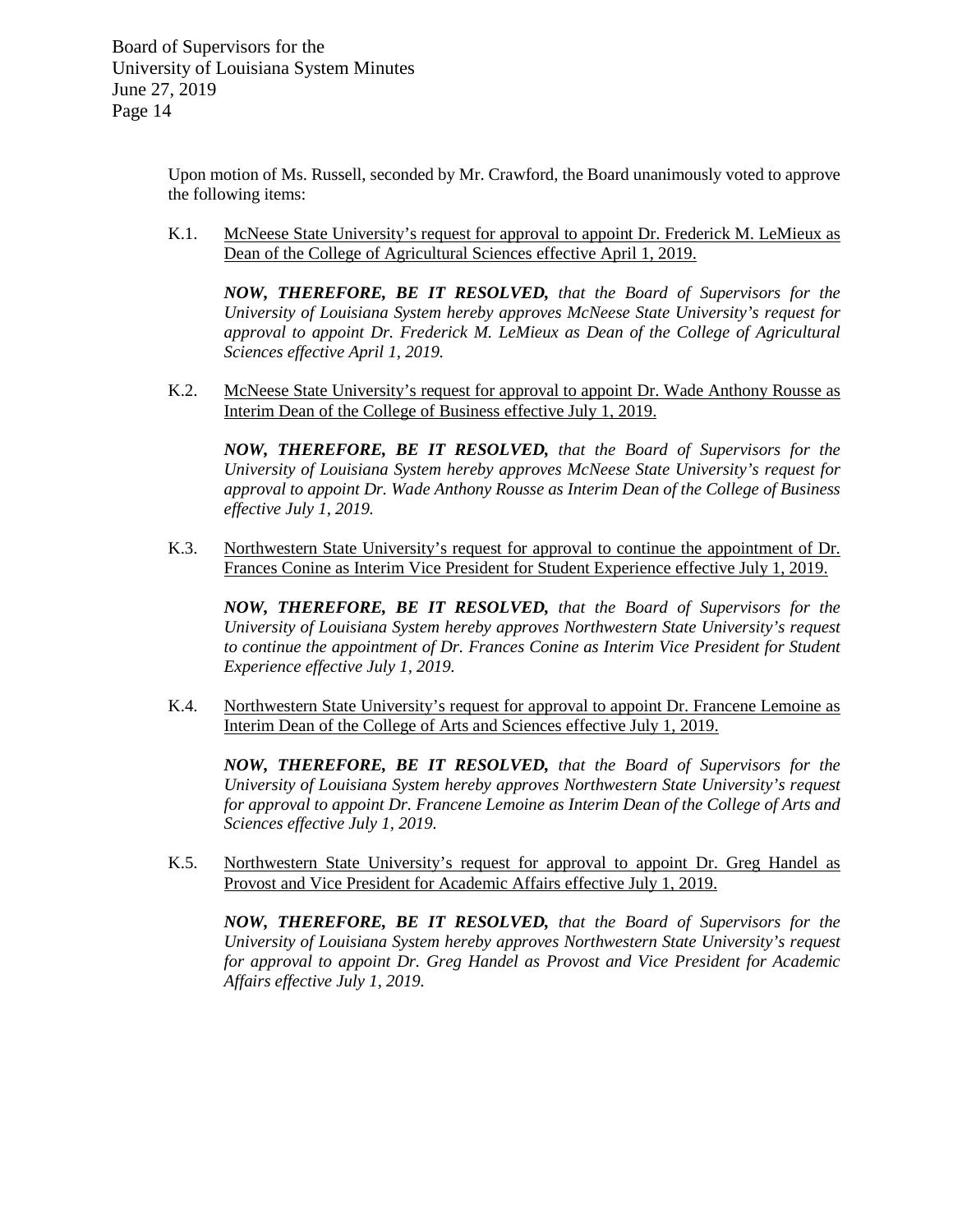> K.6. Northwestern State University's request for approval to appoint Mr. Patrick Jones as Chief Financial Officer effective July 1, 2019.

*NOW, THEREFORE, BE IT RESOLVED, that the Board of Supervisors for the University of Louisiana System hereby approves Northwestern State University's request for approval to appoint Mr. Patrick jones as Chief Financial Officer effective July 1, 2019.*

K.7. University of Louisiana at Monroe's request for approval to appoint Dr. Alberto Ruiz as Vice President for Academic Affairs effective June 1, 2019.

*NOW, THEREFORE, BE IT RESOLVED, that the Board of Supervisors for the University of Louisiana System hereby approves University of Louisiana at Monroe's request for approval to appoint Dr. Alberto Ruiz as Vice President for Academic Affairs effective June 1, 2019.*

K.8. Consideration of personnel issues related to Presidents and compensation plans.

At 3:46 p.m., upon motion of Mr. Salter, seconded by Ms. Dunahoe, the Board voted to enter into Executive Session to discuss personnel matters. The following roll call vote was recorded:

Yeas: James Carter, Jimmy Clarke, Edward Crawford III, Lola Dunahoe, Pamela Egan, Thomas Kitchen, Rachel Lautigar, Mildred "Mimi" Methvin, Shawn Murphy, Alejandro "Al" Perkins, Elizabeth Pierre, Virgil Robinson, Mark Romero, Kristine Russell, Joe Salter

Nays: None

Absent: John Condos

- - - - - - - - - - - - - - - - - - -

At 5:00 p.m., upon motion of Ms. Russell, seconded by Mr. Kitchen, the Board unanimously voted to reconvene in Open Session.

Upon motion of Ms. Pierre, seconded by Mr. Salter, the following motion was approved:

*NOW, THEREFORE, BE IT RESOLVED, that, in light of the risks associated with becoming fully vested while remaining in continuous active service in the Louisiana State Employees Retirement System, the System President be authorized to effect and execute all personnel actions and documents necessary to allow the Presidents of (1) University of Louisiana at Lafayette and (2) University of Louisiana at Monroe to affix their retirement benefits and then resume and continue their employment as Presidents of their respective institutions.* 

- - - - - - - - - - - - - - - - - - -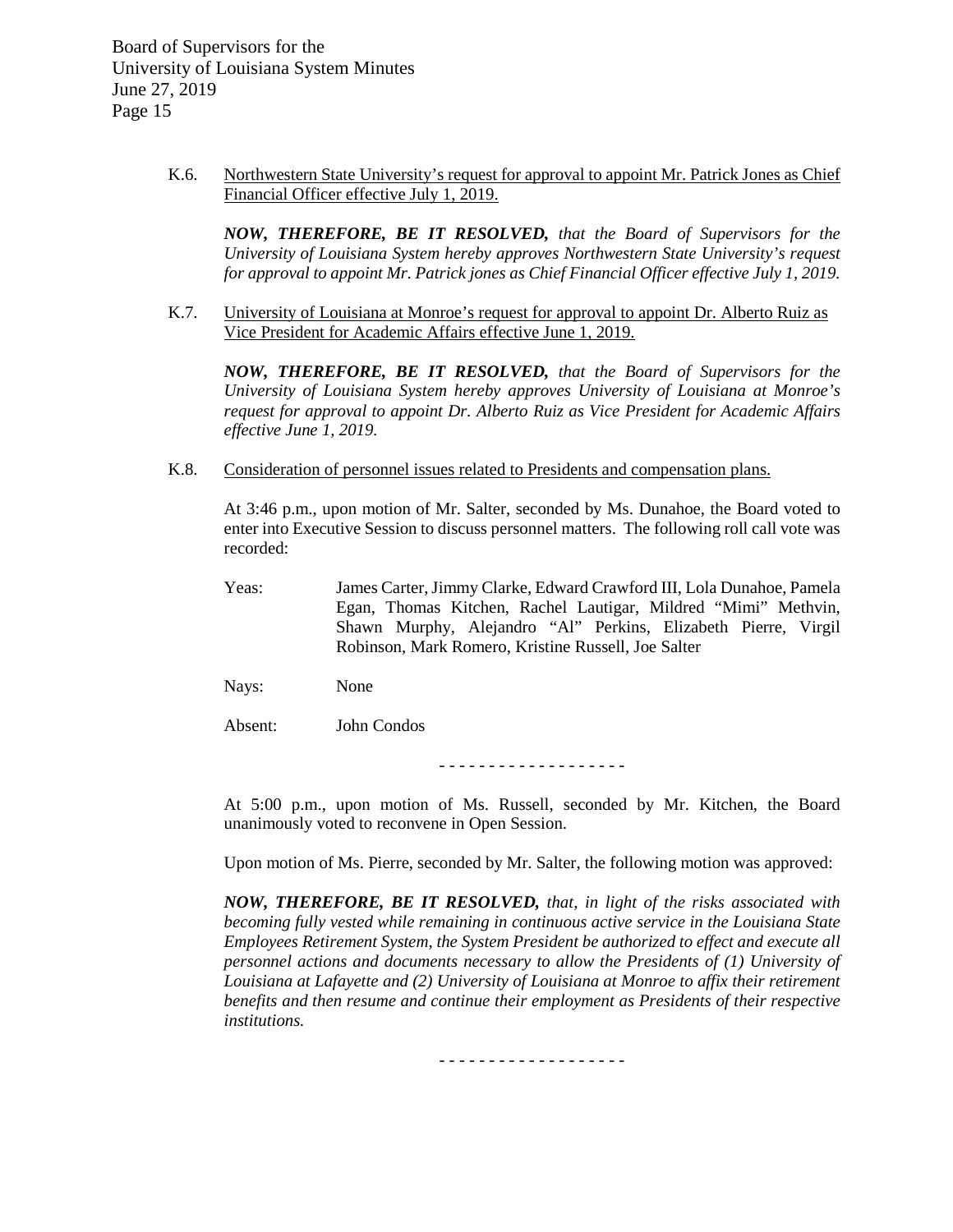In the absence of Dr. Nick Bruno, Vice President for Business Affairs William Graves introduced Dr. Alberto Ruiz, newly approved Vice President for Academic Affairs at University of Louisiana at Monroe. Dr. Ruiz said that he was happy to join the university and looked forward to the opportunity to serve.

Northwestern State University President Chris Maggio introduced Dr. Greg Handel as the new Provost and Vice President for Academic Affairs. Dr. Handel said that, as a lifelong educator, he was excited to continue his journey in this new role.

Dr. Mitch Adrian, Provost and Vice President for Academic Affairs at McNeese State University, introduced Dr. Frederick LeMieux as Dean of the College of Agricultural Sciences. Dr. LeMieux indicated that he was enthusiastic about the new structure of the campus and was thankful to be joining the leadership team.

# L. **SYSTEM PRESIDENT'S BUSINESS**

### L.1. Personnel Actions

President Henderson indicated that Board members had received personnel actions for their review. He said that System staff had reviewed all personnel actions and recommends approval.

*Upon motion of Mr. Murphy, seconded by Ms. Dunahoe, the Board unanimously voted to approve the System personnel actions.*

### L.2. System President's Report

### *Ashley Mitchell-Carter*

Dr. Henderson said that one of the System staff members, Ashley Mitchell-Carter, had regrettably passed away at the end of May. He said that Ms. Carter had joined the team in 2018 and had worked diligently through five legislative sessions since that time. She had dedicated countless hours to ensure that policy issues had been addressed by the legislature.

### *Legislative Report*

Dr. Henderson gave a brief recap of the recent Legislative session. He said that a \$9.2 million increase to higher education had been approved, of which the UL System will receive \$3.5 million. He also stated that ULM school of Pharmacy had received \$5 million for accreditation needs. As well, additional money had been allocated for deferred maintenance and campus demolition projects.

### *Louisiana Tech University*

Dr. Henderson also reported on the damage that had occurred in Ruston and Louisiana Tech University because of a tornado. Facilities damage was limited to the loss of athletic facilities and building damage on the campus. However, the tornado tragically also took the life of a Grambling graduate student Kendra Butler and her son Remington.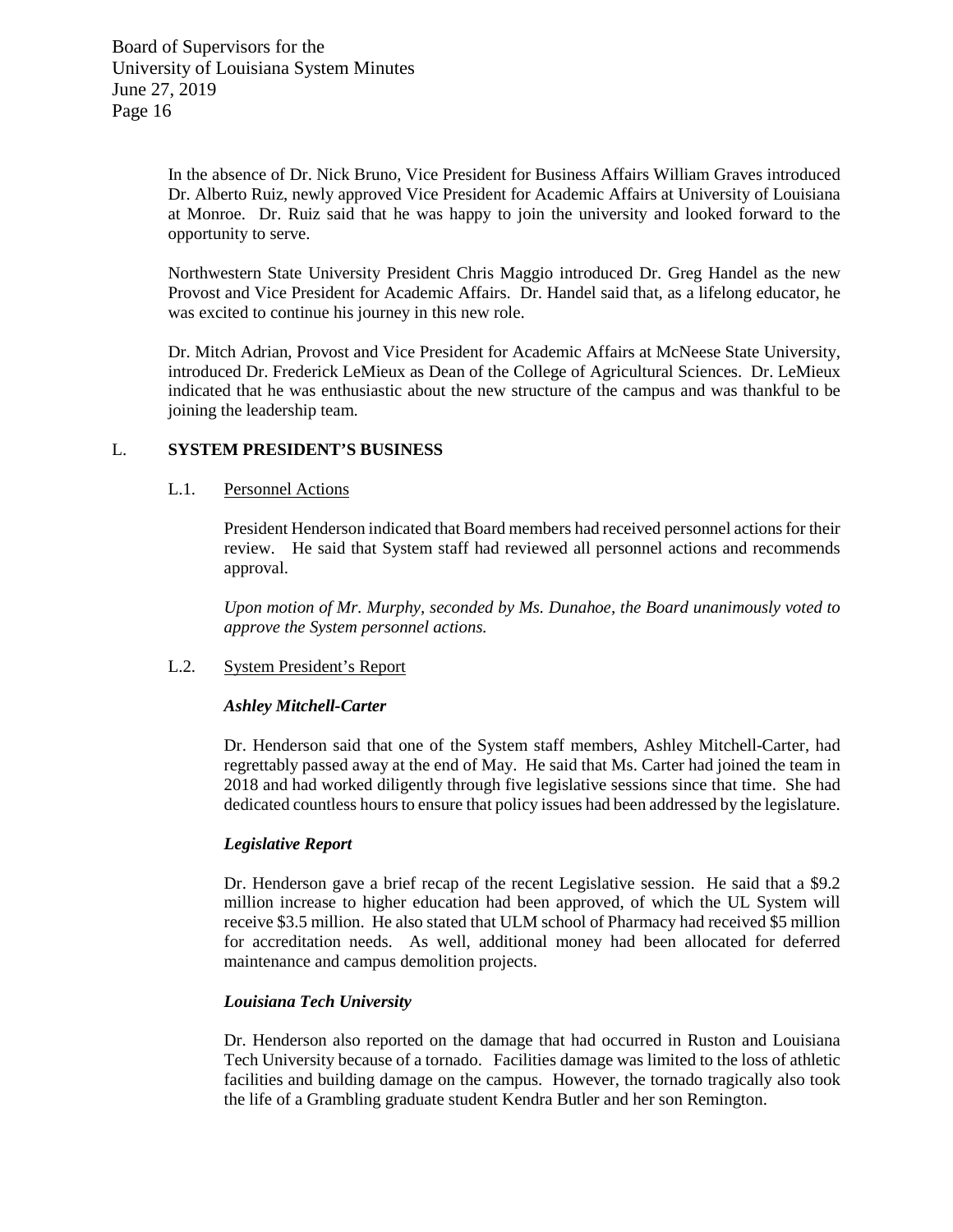#### *Emergency Preparedness Seminar and Student Affairs Workshop*

Dr. Henderson also reported that the System office had hosted an Emergency Management Preparedness Seminar earlier in the month. Additionally, he said that on July 16 the System office is presenting a Risk Factor Workshop, which will facilitate candid discussion about ways to promote a culture of safety among members of student organizations. Dr. Henderson thanked Bruce Janet and Erica Calais for their leadership in facilitating these two events.

#### *Presidents' Retreat*

President Henderson reminded Board members and Presidents that the Presidents' Retreat will take place at the end of July in Baton Rouge. He said that this annual two-day gathering will allow for reflection on the past year and strategy for the future of the Universities of Louisiana. He thanked Dr. Kahn for coordinating the programming for the retreat.

#### *Task Force on Inclusion in the Workplace*

Dr. Henderson said that, after receiving the first report of the Task Force at the April Board meeting, the members had met and made some adjustments to the search process policies. He said that there will be another update at the August Board meeting.

### *Faculty Highlight*

Dr. Henderson acknowledged the great work of faculty among the system institutions. He congratulated one faculty member from University of Louisiana at Lafayette, Liz Skilton, who had recently released *Tempest: Hurricane Naming and American Culture*.

#### *Management and Leadership Institute (M&LI)*

Dr. Henderson announced that the third class of M&LI members has been nominated by the institution Presidents. He said that the class will begin its schedule in August.

#### *Compete LA*

Dr. Henderson updated the Board on the progress of the Compete LA launch. He said that nearly 300 applicants had registered through the System's website to date.

#### M. **Board Chair's Business**

#### M.1. Board Chair's Report

#### *New Student Board Member*

Mr. Romero again recognized Ms. Rachel Lautigar. He indicated that included in the folders was an updated contact sheet including her information as well as an updated Standing Committees listing for the remainder of the year.